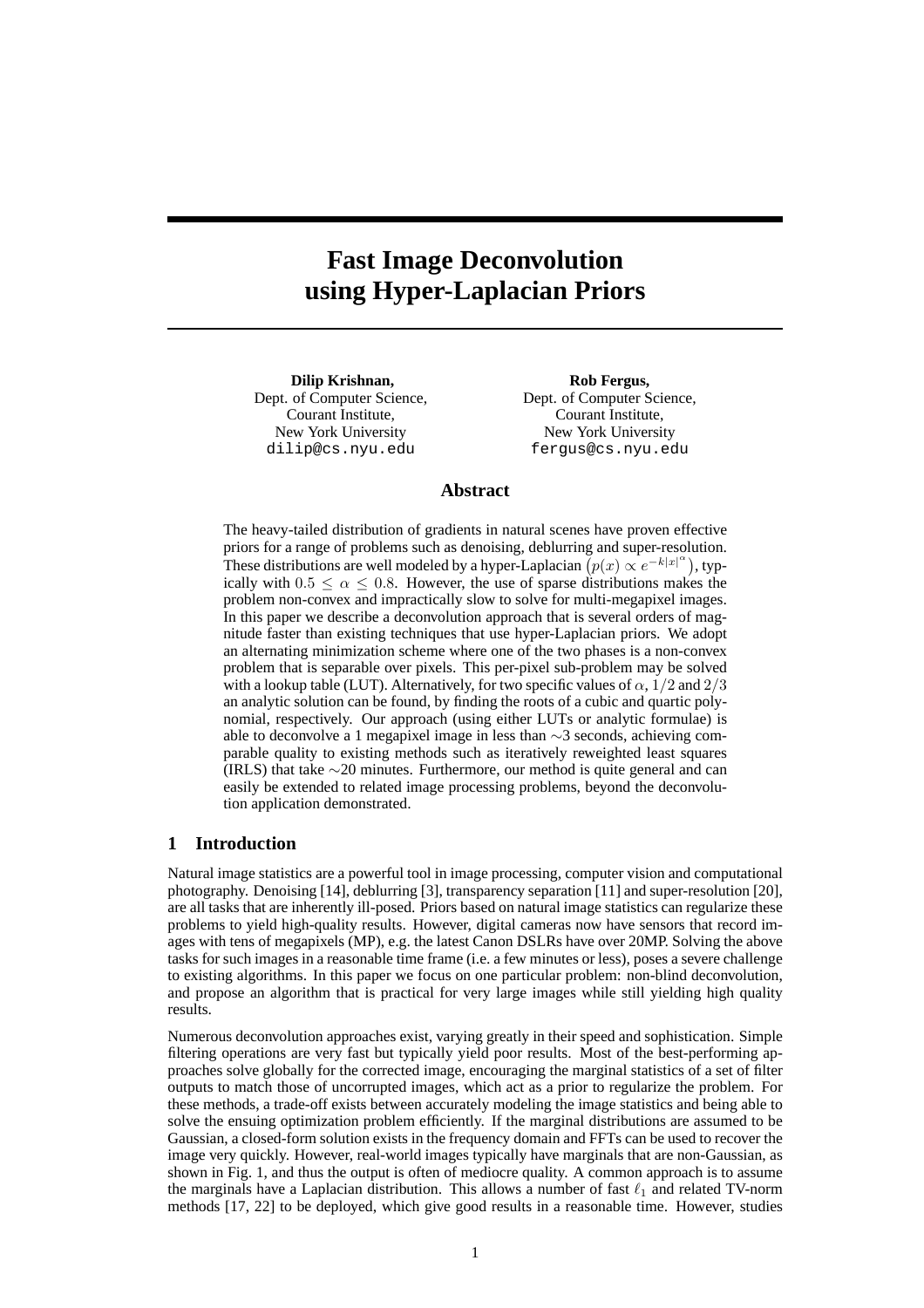

Figure 1: A hyper-Laplacian with exponent  $\alpha = 2/3$  is a better model of image gradients than a Laplacian or a Gaussian. **Left:** A typical real-world scene. **Right:** The empirical distribution of gradients in the scene (blue), along with a Gaussian fit (cyan), a Laplacian fit (red) and a hyper-Laplacian with  $\alpha = 2/3$  (green). Note that the hyper-Laplacian fits the empirical distribution closely, particularly in the tails.

of real-world images have shown the marginal distributions have significantly heavier tails than a Laplacian, being well modeled by a hyper-Laplacian [4, 10, 18]. Although such priors give the best quality results, they are typically far slower than methods that use either Gaussian or Laplacian priors. This is a direct consequence of the problem becoming non-convex for hyper-Laplacians with  $\alpha$  < 1, meaning that many of the fast  $\ell_1$  or  $\ell_2$  tricks are no longer applicable. Instead, standard optimization methods such as conjugate gradient (CG) must be used. One variant that works well in practice is iteratively reweighted least squares (IRLS) [19] that solves a series of weighted leastsquares problems with CG, each one an  $\ell_2$  approximation to the non-convex problem at the current point. In both cases, typically hundreds of CG iterations are needed, each involving an expensive convolution of the blur kernel with the current image estimate.

In this paper we introduce an efficient scheme for non-blind deconvolution of images using a hyper-Laplacian image prior for  $0 < \alpha < 1$ . Our algorithm uses an alternating minimization scheme where the non-convex part of the problem is solved in one phase, followed by a quadratic phase which can be efficiently solved in the frequency domain using FFTs. We focus on the first phase where at each pixel we are required to solve a non-convex separable minimization. We present two approaches to solving this sub-problem. The first uses a lookup table (LUT); the second is an analytic approach specific to two values of  $\alpha$ . For  $\alpha = 1/2$  the global minima can be determined by finding the roots of a cubic polynomial analytically. In the  $\alpha = 2/3$  case, the polynomial is a quartic whose roots can also be found efficiently in closed-form. Both IRLS and our approach solve a series of approximations to the original problem. However, in our method each approximation is solved by alternating between the two phases above a few times, thus avoiding the expensive CG descent used by IRLS. This allows our scheme to operate several orders of magnitude faster. Although we focus on the problem of non-blind deconvolution, it would be straightforward to adapt our algorithm to other related problems, such as denoising or super-resolution.

### **1.1 Related Work**

Hyper-Laplacian image priors have been used in a range of settings: super-resolution [20], transparency separation [11] and motion deblurring [9]. In work directly relevant to ours, Levin *et al.* [10] and Joshi *et al.* [7] have applied them to non-blind deconvolution problems using IRLS to solve for the deblurred image. Other types of sparse image prior include: Gaussian Scale Mixtures (GSM) [21], which have been used for image deblurring [3] and denoising [14] and student-T distributions for denoising [25, 16]. With the exception of [14], these methods use CG and thus are slow.

The alternating minimization that we adopt is a common technique, known as half-quadratic splitting, originally proposed by Geman and colleagues [5, 6]. Recently, Wang *et al.* [22] showed how it could be used with a total-variation (TV) norm to deconvolve images. Our approach is closely related to this work: we also use a half-quadratic minimization, but the per-pixel sub-problem is quite different. With the TV norm it can be solved with a straightforward shrinkage operation. In our work, as a consequence of using a sparse prior, the problem is non-convex and solving it efficiently is one of the main contributions of this paper.

Chartrand [1, 2] has introduced non-convex compressive sensing, where the usual  $\ell_1$  norm on the signal to be recovered is replaced with a  $\ell_p$  quasi-norm, where  $p < 1$ . Similar to our approach, a splitting scheme is used, resulting in a non-convex per-pixel sub-problem. To solve this, a Huber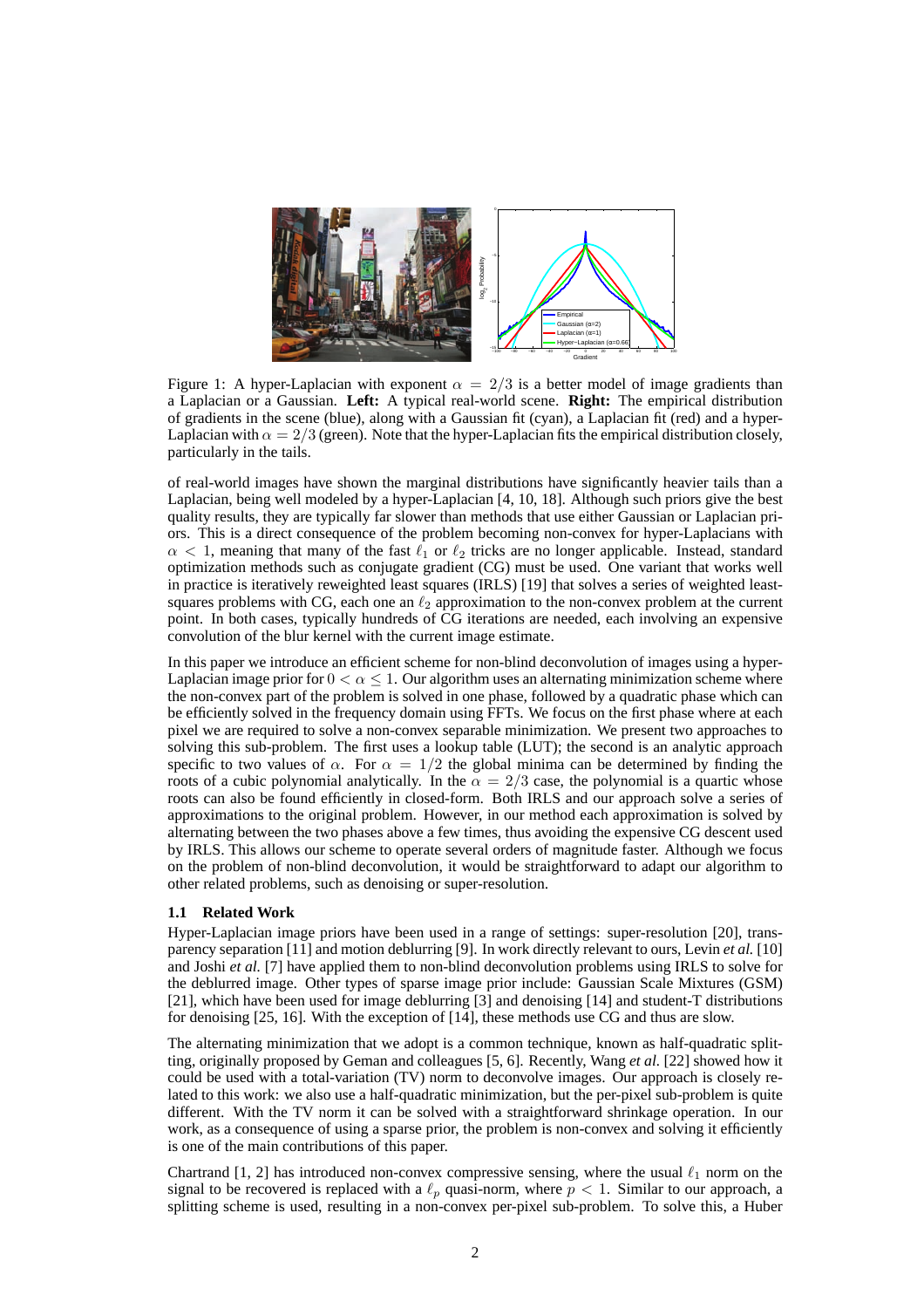approximation (see [1]) to the quasi-norm is used, allowing the derivation of a generalized shrinkage operator to solve the sub-problem efficiently. However, this approximates the original sub-problem, unlike our approach.

## **2 Algorithm**

We now introduce the non-blind deconvolution problem. x is the original uncorrupted linear grayscale image of  $N$  pixels;  $y$  is an image degraded by blur and/or noise, which we assume to be produced by convolving x with a blur kernel k and adding zero mean Gaussian noise. We assume that y and k are given and seek to reconstruct x. Given the ill-posed nature of the task, we regularize using a penalty function  $|\cdot|^{\alpha}$  that acts on the output of a set of filters  $f_1, \ldots, f_j$  applied to x. A weighting term  $\lambda$  controls the strength of the regularization. From a probabilistic perspective, we seek the MAP estimate of x:  $p(x|y, k) \propto p(y|x, k)p(x)$ , the first term being a Gaussian likelihood and second being the hyper-Laplacian image prior. Maximizing  $p(x|y, k)$  is equivalent to minimizing the cost  $-\log p(\mathbf{x}|\mathbf{y}, \mathbf{k})$ :

$$
\min_{\mathbf{x}} \sum_{i=1}^{N} \left( \frac{\lambda}{2} (\mathbf{x} \oplus \mathbf{k} - \mathbf{y})_i^2 + \sum_{j=1}^{J} |(\mathbf{x} \oplus f_j)_i|^\alpha \right) \tag{1}
$$

where i is the pixel index, and  $\oplus$  is the 2-dimensional convolution operator. For simplicity, we use two first-order derivative filters  $f_1 = [1 \text{ -1}]$  and  $f_2 = [1 \text{ -1}]^T$ , although additional ones can easily be added (e.g. learned filters [13, 16], or higher order derivatives). For brevity, we denote  $F_i^j \mathbf{x} \equiv (\mathbf{x} \oplus f_j)_i \text{ for } j = 1, ..., J.$ 

Using the half-quadratic penalty method [5, 6, 22], we now introduce auxiliary variables  $w_i^1$  and  $w_i^2$ (together denoted as w) at each pixel that allow us to move the  $F_i^j$ **x** terms outside the  $|.|^\alpha$  expression, giving a new cost function:

$$
\min_{\mathbf{x}, \mathbf{w}} \sum_{i} \left( \frac{\lambda}{2} (\mathbf{x} \oplus \mathbf{k} - \mathbf{y})_i^2 + \frac{\beta}{2} \left( \|F_i^1 \mathbf{x} - w_i^1\|_2^2 + \|F_i^2 \mathbf{x} - w_i^2\|_2^2 \right) + |w_i^1|^\alpha + |w_i^2|^\alpha \right) \tag{2}
$$

where  $\beta$  is a weight that we will vary during the optimization, as described in Section 2.3. As  $\beta \to \infty$ , the solution of Eqn. 2 converges to that of Eqn. 1. Minimizing Eqn. 2 for a fixed  $\beta$  can be performed by alternating between two steps, one where we solve for x, given values of w and vice-versa. The novel part of our algorithm lies in the w sub-problem, but first we briefly describe the x sub-problem and its straightforward solution.

#### **2.1** x **sub-problem**

Given a fixed value of w from the previous iteration, Eqn. 2 is quadratic in  $x$ . The optimal  $x$  is thus:

$$
\left(F^{1^T}F^1 + F^{2^T}F^2 + \frac{\lambda}{\beta}K^TK\right)\mathbf{x} = F^{1^T}\mathbf{w}^1 + F^{2^T}\mathbf{w}^2 + \frac{\lambda}{\beta}K^T\mathbf{y}
$$
\n(3)

where  $K\mathbf{x} \equiv \mathbf{x} \oplus \mathbf{k}$ . Assuming circular boundary conditions, we can apply 2D FFT's which diagonalize the convolution matrices  $F^1, F^2, K$ , enabling us to find the optimal x directly:

$$
\mathbf{x} = \mathcal{F}^{-1} \left( \frac{\mathcal{F}(F^1)^* \circ \mathcal{F}(\mathbf{w}^1) + \mathcal{F}(F^2)^* \circ \mathcal{F}(\mathbf{w}^2) + (\lambda/\beta)\mathcal{F}(K)^* \circ \mathcal{F}(\mathbf{y})}{\mathcal{F}(F^1)^* \circ \mathcal{F}(F^1) + \mathcal{F}(F^2)^* \circ \mathcal{F}(F^2) + (\lambda/\beta)\mathcal{F}(K)^* \circ \mathcal{F}(K)} \right)
$$
(4)

where ∗ is the complex conjugate and ∘ denotes component-wise multiplication. The division is also performed component-wise. Solving Eqn. 4 requires only 3 FFT's at each iteration since many of the terms can be precomputed. The form of this sub-problem is identical to that of [22].

#### **2.2** w **sub-problem**

Given a fixed x, finding the optimal w consists of solving  $2N$  independent 1D problems of the form:

$$
w^* = \arg\min_{w} |w|^\alpha + \frac{\beta}{2}(w - v)^2
$$
 (5)

where  $v \equiv F_i^j \mathbf{x}$ . We now describe two approaches to finding  $w^*$ .

## **2.2.1 Lookup table**

For a fixed value of  $\alpha$ ,  $w^*$  in Eqn. 5 only depends on two variables,  $\beta$  and  $v$ , hence can easily be tabulated off-line to form a lookup table. We numerically solve Eqn. 5 for 10, 000 different values of v over the range encountered in our problem ( $-0.6 \le v \le 0.6$ ). This is repeated for different  $\beta$ values, namely integer powers of  $\sqrt{2}$  between 1 and 256. Although the LUT gives an approximate solution, it allows the w sub-problem to be solved very quickly for any  $\alpha > 0$ .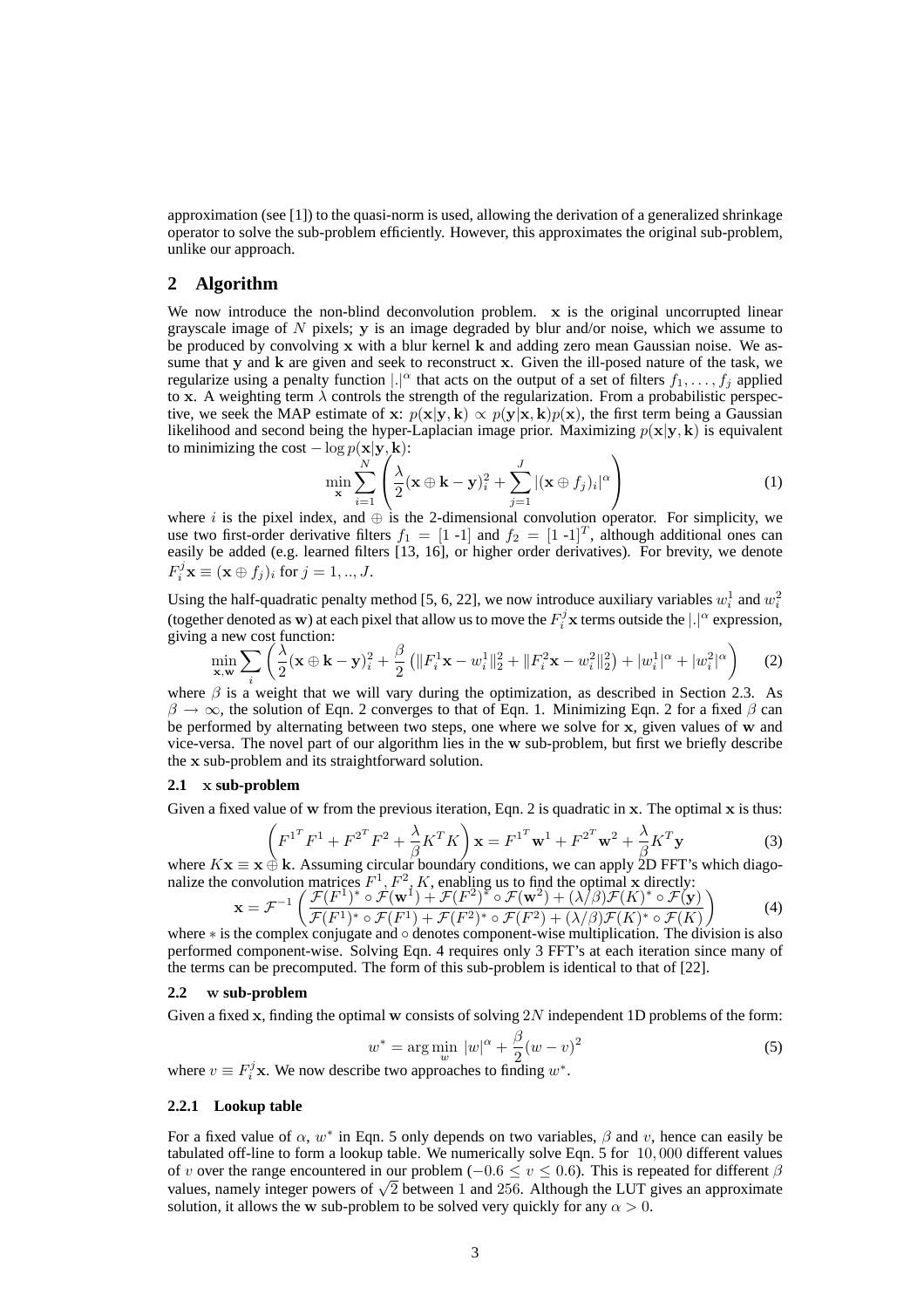#### **2.2.2 Analytic solution**

For some specific values of  $\alpha$ , it is possible to derive exact analytical solutions to the w sub-problem. For  $\alpha = 2$ , the sub-problem is quadratic and thus easily solved. If  $\alpha = 1$ , Eqn. 5 reduces to a 1-D shrinkage operation [22]. For some special cases of  $1 < \alpha < 2$ , there exist analytic solutions [26]. Here, we address the more challenging case of  $\alpha < 1$  and we now describe a way to solve Eqn. 5 for two special cases of  $\alpha = 1/2$  and  $\alpha = 2/3$ . For non-zero w, setting the derivative of Eqn. 5 w.r.t  $w$  to zero gives:

$$
\alpha |w|^{\alpha - 1} \text{sign}(w) + \beta (w - v) = 0 \tag{6}
$$

For 
$$
\alpha = 1/2
$$
, this becomes, with successive simplification:

$$
|w|^{-1/2}\text{sign}(w) + 2\beta(w - v) = 0\tag{7}
$$

$$
|w|^{-1} = 4\beta^2 (v - w)^2
$$
\n(8)

$$
w^{3} - 2vw^{2} + v^{2}w - sign(w)/4\beta^{2} = 0
$$
\n(9)

At first sight Eqn. 9 appears to be two different cubic equations with the  $\pm 1/4\beta^2$  term, however we need only consider one of these as v is fixed and  $w^*$  must lie between 0 and v. Hence we can replace  $sign(w)$  with  $sign(v)$  in Eqn. 9:

$$
w^3 - 2vw^2 + v^2w - \text{sign}(v)/4\beta^2 = 0
$$
\n(10)

For the case  $\alpha = 2/3$ , using a similar derivation, we arrive at:

$$
w^4 - 3vw^3 + 3v^2w^2 - v^3w + \frac{8}{27\beta^3} = 0
$$
\n(11)

there being no sign(w) term as it conveniently cancels in this case. Hence  $w^*$ , the solution of Eqn. 5, is either 0 or a root of the cubic polynomial in Eqn. 10 for  $\alpha = 1/2$ , or equivalently a root of the quartic polynomial in Eqn. 10 for  $\alpha = 2/3$ . Although it is tempting to try the same manipulation for  $\alpha = 3/4$ , this results in a 5<sup>th</sup> order polynomial, which can only be solved numerically.

**Finding the roots of the cubic and quartic polynomials:** Analytic formulae exist for the roots of cubic and quartic polynomials [23, 24] and they form the basis of our approach, as detailed in Algorithms 2 and 3. In both the cubic and quartic cases, the computational bottleneck is the cube root operation. An alternative way of finding the roots of the polynomials Eqn. 10 and Eqn. 11 is to use a numerical root-finder such as Newton-Raphson. In our experiments, we found Newton-Raphson to be slower and less accurate than either the analytic method or the LUT approach (see [8] for futher details).

Selecting the correct roots: Given the roots of the polynomial, we need to determine which one corresponds to the global minima of Eqn. 5. When  $\alpha = 1/2$ , the resulting cubic equation can have: (a) 3 imaginary roots; (b) 2 imaginary roots and 1 real root, or (c) 3 real roots. In the case of (a), the  $|w|^{\alpha}$  term means Eqn. 5 has positive derivatives around 0 and the lack of real roots implies the derivative never becomes negative, thus  $w^* = 0$ . For (b), we need to compare the costs of the single real root and  $w = 0$ , an operation that can be efficiently performed using Eqn. 13 below. In (c) we have 3 real roots. Examining Eqn. 7 and Eqn. 8, we see that the squaring operation introduces a spurious root above v when  $v > 0$ , and below v when  $v < 0$ . This root can be ignored, since  $w^*$  must lie between 0 and v. The cost function in Eqn. 5 has a local maximum near 0 and a local minimum between this local maximum and  $v$ . Hence of the 2 remaining roots, the one further from 0 will have a lower cost. Finally, we need to compare the cost of this root with that of  $w = 0$  using Eqn. 13.

We can use similar arguments for the  $\alpha = 2/3$  case. Here we can potentially have: (a) 4 imaginary roots, (b) 2 imaginary and 2 real roots, or (c) 4 real roots. In (a),  $w^* = 0$  is the only solution. For (b), we pick the larger of the 2 real roots and compare the costs with  $w = 0$  using Eqn. 13, similar to the case of 3 real roots for the cubic. Case (c) never occurs: the final quartic polynomial Eqn. 11 was derived with a cubing operation from the analytic derivative. This introduces 2 spurious roots into the final solution, both of which are imaginary, thus only cases (a) and (b) are possible.

In both the cubic and quartic cases, we need an efficient way to pick between  $w = 0$  and a real root that is between 0 and  $\dot{v}$ . We now describe a direct mechanism for doing this which does not involve the expensive computation of the cost function in Eqn.  $5<sup>1</sup>$ .

Let r be the non-zero real root. 0 must be chosen if it has lower cost in Eqn. 5. This implies:

<sup>&</sup>lt;sup>1</sup>This requires the calculation of a fractional power, which is slow, particularly if  $\alpha = 2/3$ .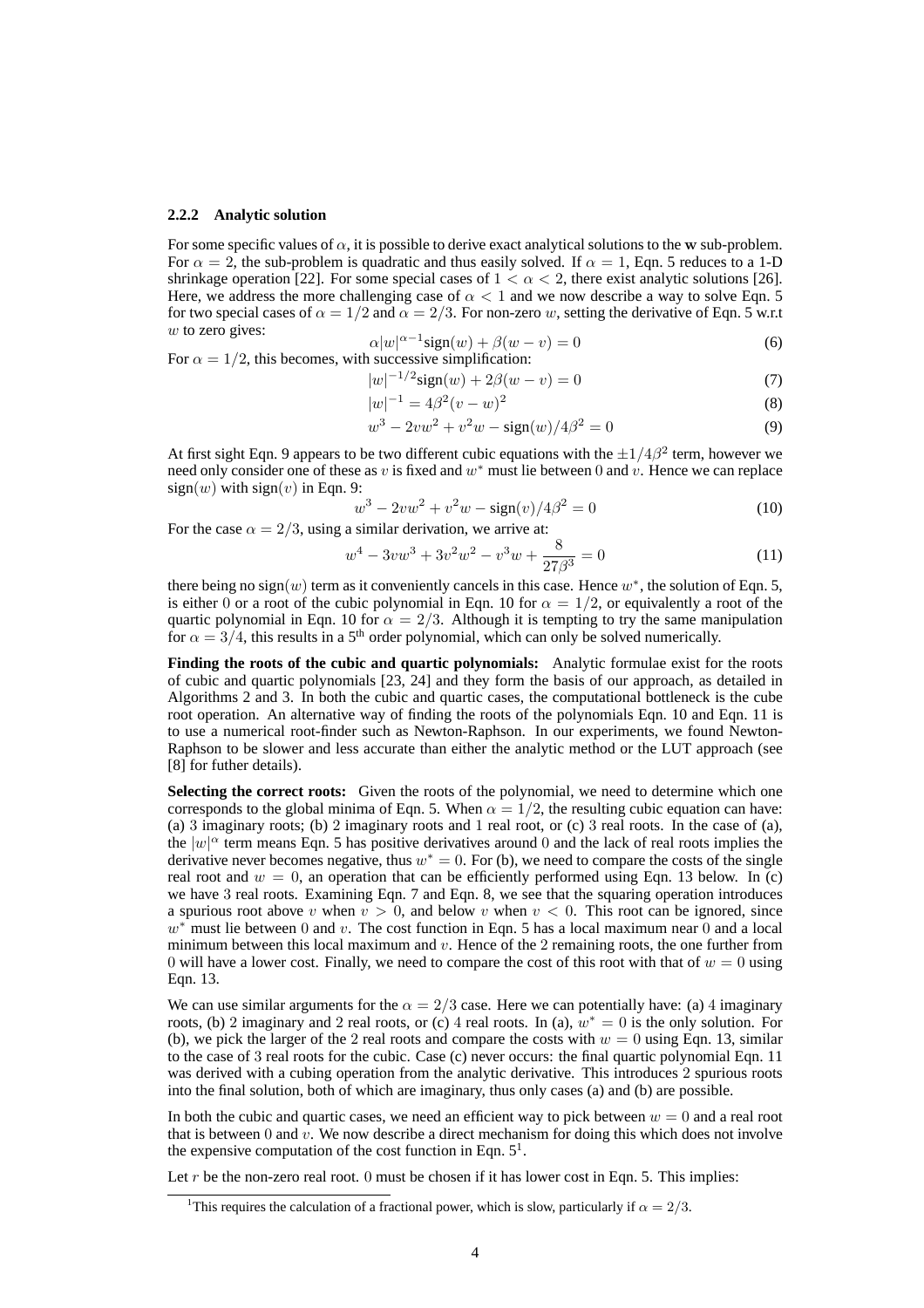$$
|r|^{\alpha} + \frac{\beta}{2}(r - v)^2 > \frac{\beta v^2}{2}
$$
  
sign(r)|r|^{\alpha - 1} +  $\frac{\beta}{2}(r - 2v) \le 0$ ,  $r \le 0$  (12)

Since we are only considering roots of the polynomial, we can use Eqn. 6 to eliminate  $sign(r)|r|^{\alpha-1}$ from Eqn. 6 and Eqn. 12, yielding the condition:

$$
r \leqslant 2v \frac{(\alpha - 1)}{(\alpha - 2)} , \quad v \geqslant 0
$$
\n<sup>(13)</sup>

since sign(r) = sign(v). So  $w^* = r$  if r is between  $2v/3$  and v in the  $\alpha = 1/2$  case or between  $v/2$  and v in the  $\alpha = 2/3$  case. Otherwise  $w^* = 0$ . Using this result, picking  $w^*$  can be efficiently coded, e.g. lines 12–16 of Algorithm 2. Overall, the analytic approach is slower than the LUT, but it gives an exact solution to the w sub-problem.

#### **2.3 Summary of algorithm**

We now give the overall algorithm using a LUT for the w sub-problem. As outlined in Algorithm 1 below, we minimize Eqn. 2 by alternating the  $x$  and  $w$  sub-problems  $T$  times, before increasing the value of  $\beta$  and repeating. Starting with some small value  $\beta_0$  we scale it by a factor  $\beta_{\text{Inc}}$  until it exceeds some fixed value  $\beta_{\text{Max}}$ . In practice, we find that a single inner iteration suffices (T = 1), although more can sometimes be needed when  $\beta$  is small.

**Algorithm 1** Fast image deconvolution using hyper-Laplacian priors

**Require:** Blurred image y, kernel k, regularization weight  $\lambda$ , exponent  $\alpha$  (*i*,0) **Require:**  $\beta$  regime parameters:  $\beta_0$ ,  $\beta_{\text{Inc}}$ ,  $\beta_{\text{Max}}$ **Require:** Number of inner iterations T. 1:  $\beta = \beta_0$ ,  $\mathbf{x} = \mathbf{y}$ 2: Precompute constant terms in Eqn. 4. 3: **while**  $\beta < \beta_{\text{Max}}$  **do**<br>4. *iter* = 0  $iter = 0$ 5: **for**  $i = 1$  to  $T$  **do** 6: Given x, solve Eqn. 5 for all pixels using a LUT to give w 7: Given w, solve Eqn. 4 to give x 8: **end for**<br>9:  $\beta = \beta_{\text{In}}$  $\beta = \beta_{\text{Inc}} \cdot \beta$ 10: **end while** 11: **return** Deconvolved image x

As with any non-convex optimization problem, it is difficult to derive any guarantees regarding the convergence of Algorithm 1. However, we can be sure that the global optimum of each sub-problem will be found, given the fixed  $x$  and  $w$  from the previous iteration. Like other methods that use this form of alternating minimization [5, 6, 22], there is little theoretical guidance for setting the  $\beta$ schedule. We find that the simple scheme shown in Algorithm 1 works well to minimize Eqn. 2 and its proxy Eqn. 1. The experiments in Section 3 show our scheme achieves very similar SNR levels to IRLS, but at a greatly lower computational cost.

## **3 Experiments**

We evaluate the deconvolution performance of our algorithm on images, comparing them to numerous other methods: (i)  $\ell_2$  (Gaussian) prior on image gradients; (ii) Lucy-Richardson [15]; (iii) the algorithm of Wang *et al.* [22] using a total variation (TV) norm prior and (iv) a variant of [22] using an  $\ell_1$  (Laplacian) prior; (v) the IRLS approach of Levin *et al.* [10] using a hyper-Laplacian prior with  $\alpha = 1/2, 2/3, 4/5$ . Note that only IRLS and our method use a prior with  $\alpha < 1$ . For the IRLS scheme, we used the implementation of [10] with default parameters, the only change being the removal of higher order derivative filters to enable a direct comparison with other approaches. Note that IRLS and  $\ell_2$  directly minimize Eqn. 1, while our method, and the TV and  $\ell_1$  approaches of [22] minimize the cost in Eqn. 2, using  $T = 1$ ,  $\beta_0 = 1$ ,  $\beta_{\text{Inc}} = 2\sqrt{2}$ ,  $\beta_{\text{Max}} = 256$ . In our approach, we use  $\alpha = 1/2$  and  $\alpha = 2/3$ , and compare the performance of the LUT and analytic methods as well. All runs were performed with multithreading enabled (over 4 CPU cores).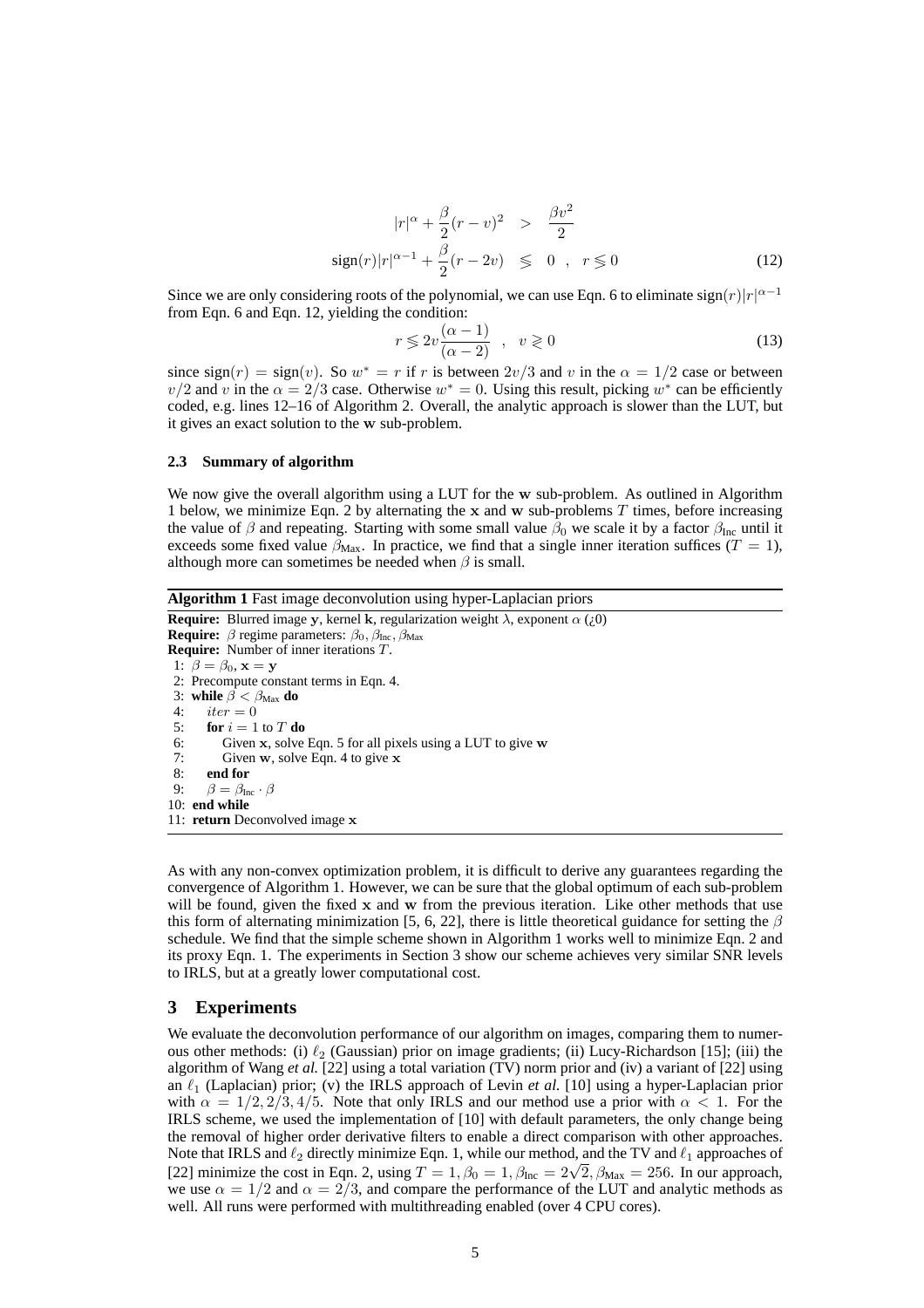We evaluate the algorithms using a set of blurry images, created in the following way. 7 in-focus grayscale real-world images were downloaded from the web. They were then blurred by real-world camera shake kernels from [12]. 1% Gaussian noise was added, followed by quantization to 255 discrete values. In any practical deconvolution setting the blur kernel is never perfectly known. Therefore, the kernel passed to the algorithms was a minor perturbation of the true kernel, to mimic kernel estimation errors. In experiments with non-perturbed kernels (not shown), the results are similar to those in Tables 3 and 1 but with slightly higher SNR levels. See Fig. 2 for an example of a kernel from [12] and its perturbed version. Our evaluation metric was the SNR between the original image  $\hat{\mathbf{x}}$  and the deconvolved output x, defined as  $10 \log_{10} \frac{\|\hat{\mathbf{x}}-\mu(\hat{\mathbf{x}})\|^2}{\|\hat{\mathbf{x}}-\mathbf{x}\|^2}$ ,  $\mu(\hat{\mathbf{x}})$  being the mean of  $\hat{\mathbf{x}}$ .

In Table 1 we compare the algorithms on 7 different images, all blurred with the same  $19 \times 19$  kernel. For each algorithm we exhaustively searched over different regularization weights  $\lambda$  to find the value that gave the best SNR performance, as reported in the table. In Table 3 we evaluate the algorithms with the same  $512\times512$  image blurred by 8 different kernels (from [12]) of varying size. Again, the optimal value of  $\lambda$  for each kernel/algorithm combination was chosen from a range of values based on SNR performance. Table 2 shows the running time of several algorithms on images up to 3072 $\times$ 3072 pixels. Figure 2 shows a larger  $27\times27$  blur being deconvolved from two example images, comparing the output of different methods.

The tables and figures show our method with  $\alpha = 2/3$  and IRLS with  $\alpha = 4/5$  yielding higher quality results than other methods. However, our algorithm is around 70 to 350 times faster than IRLS depending on whether the analytic or LUT method is used. This speedup factor is independent of image size, as shown by Table 2. The  $\ell_1$  method of [22] is the best of the other methods, being of comparable speed to ours but achieving lower SNR scores. The SNR results for our method are almost the same whether we use LUTs or analytic approach. Hence, in practice, the LUT method is preferred, since it is approximately 5 times faster than the analytic method and can be used for any value of  $\alpha$ 

| $\alpha$ . $\alpha$ |        |          |       |       |          |              |              |                |              |              |
|---------------------|--------|----------|-------|-------|----------|--------------|--------------|----------------|--------------|--------------|
| Image               |        |          |       |       |          | <b>IRLS</b>  | <b>IRLS</b>  | <b>IRLS</b>    | Ours         | Ours         |
| #                   | Blurry | $\ell_2$ | Lucy  | TV    | $\ell_1$ | $\alpha=1/2$ | $\alpha=2/3$ | $\alpha = 4/5$ | $\alpha=1/2$ | $\alpha=2/3$ |
|                     | 6.42   | 14.13    | 12.54 | 15.87 | 16.18    | 14.61        | 15.45        | 16.04          | 16.05        | 16.44        |
| 2                   | 10.73  | 17.56    | 15.15 | 19.37 | 19.86    | 18.43        | 19.37        | 20.00          | 19.78        | 20.26        |
| 3                   | 12.45  | 19.30    | 16.68 | 21.83 | 22.77    | 21.53        | 22.62        | 22.95          | 23.26        | 23.27        |
| 4                   | 8.51   | 16.02    | 14.27 | 17.66 | 18.02    | 16.34        | 17.31        | 17.98          | 17.70        | 18.17        |
| 5                   | 12.74  | 16.59    | 13.28 | 19.34 | 20.25    | 19.12        | 19.99        | 20.20          | 21.28        | 21.00        |
| 6                   | 10.85  | 15.46    | 12.00 | 17.13 | 17.59    | 15.59        | 16.58        | 17.04          | 17.79        | 17.89        |
| 7                   | 11.76  | 17.40    | 15.22 | 18.58 | 18.85    | 17.08        | 17.99        | 18.61          | 18.58        | 18.96        |
| Av. SNR gain        |        | 6.14     | 3.67  | 8.05  | 8.58     | 7.03         | 7.98         | 8.48           | 8.71         | 8.93         |
| Av. Time            |        | 79.85    | 1.55  | 0.66  | 0.75     | 354          | 354          | 354            | L:1.01       | L:1.00       |
| (secs)              |        |          |       |       |          |              |              |                | A:5.27       | A:4.08       |

Table 1: Comparison of SNRs and running time of 9 different methods for the deconvolution of 7 576×864 images, blurred with the same 19×19 kernel. L=Lookup table, A=Analytic. The best performing algorithm for each kernel is shown in bold. Our algorithm with  $\alpha = 2/3$  beats IRLS with  $\alpha = 4/5$ , as well as being much faster. On average, both these methods outperform  $\ell_1$ , demonstrating the benefits of a sparse prior.

| Image<br>$\ell_1$  |       | <b>IRLS</b>    | Ours (LUT)   | Ours (Analytic) |  |  |
|--------------------|-------|----------------|--------------|-----------------|--|--|
| size               |       | $\alpha = 4/5$ | $\alpha=2/3$ | $\alpha = 2/3$  |  |  |
| $256 \times 256$   | 0.24  | 78.14          | 0.42         | 0.7             |  |  |
| $512\times512$     | 0.47  | 256.87         | 0.55         | 2.28            |  |  |
| $1024 \times 1024$ | 2.34  | 1281.3         | 2.78         | 10.87           |  |  |
| $2048 \times 2048$ | 9.34  | 4935           | 10.72        | 44.64           |  |  |
| $3072\times3072$   | 22.40 |                | 24.07        | 100.42          |  |  |

Table 2: Run-times of different methods for a range of image sizes, using a  $13 \times 13$  kernel. Our LUT algorithm is more than 100 times faster than the IRLS method of [10].

## **4 Discussion**

We have described an image deconvolution scheme that is fast, conceptually simple and yields high quality results. Our algorithm takes a novel approach to the non-convex optimization prob-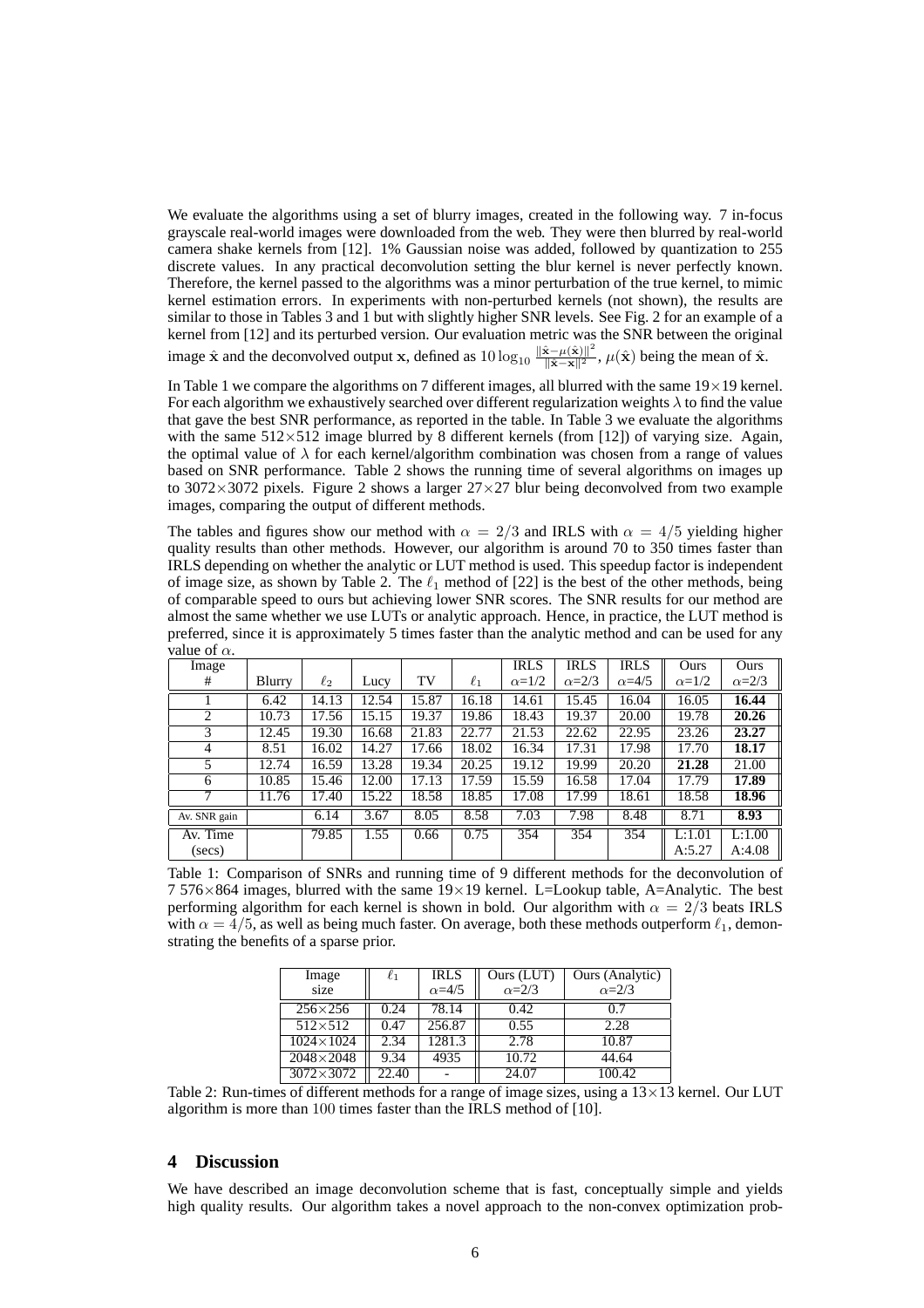

Figure 2: Crops from two images (#1 & #5) being deconvolved by 4 different algorithms, including ours using a  $27 \times 27$  kernel (#7). In the bottom left inset, we show the original kernel from [12] (lower) and the perturbed version provided to the algorithms (upper), to make the problem more realistic. This figure is best viewed on screen, rather than in print.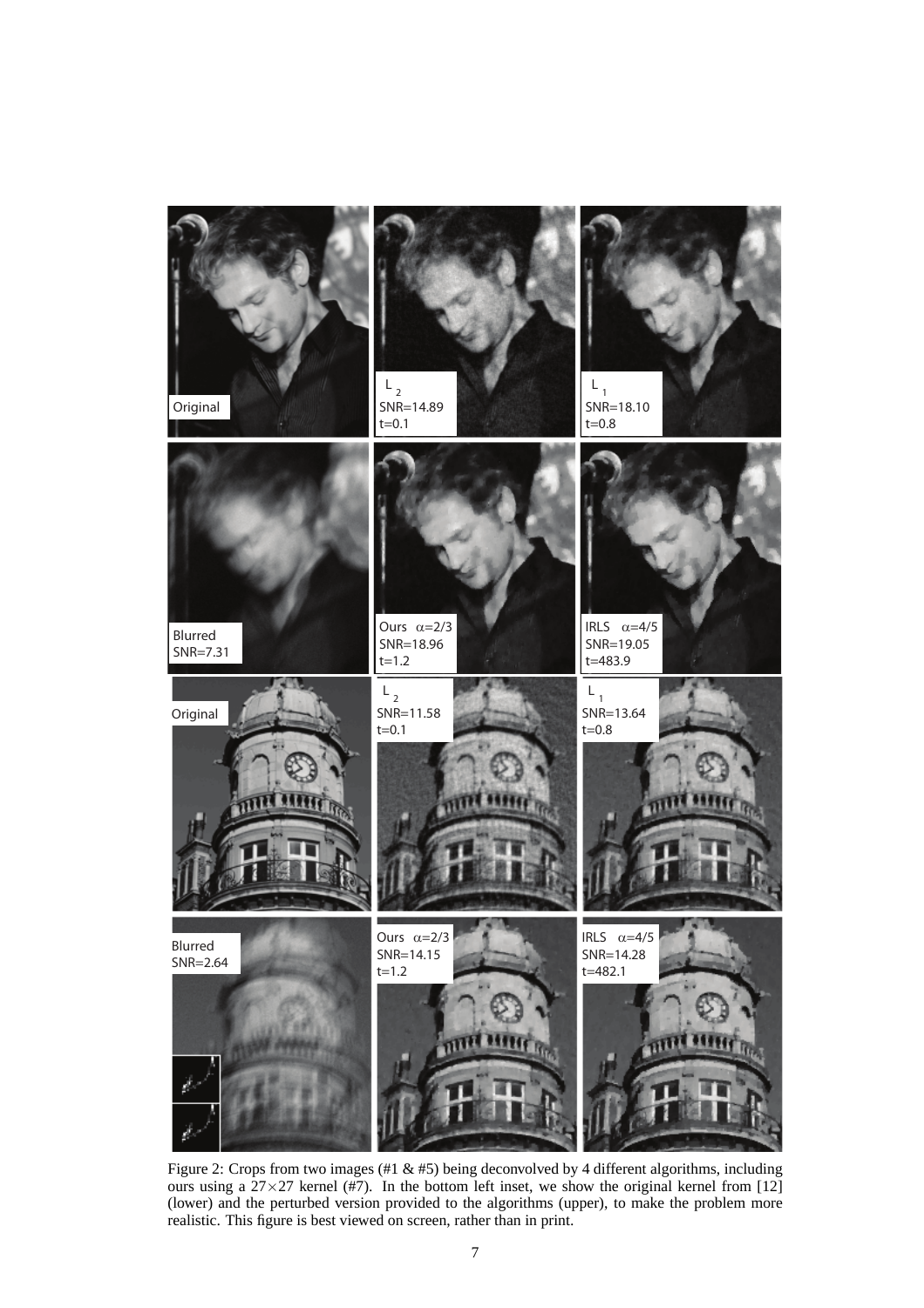| Kernel             |        |          |       |       |          | <b>IRLS</b>  | <b>IRLS</b>    | <b>IRLS</b>    | Ours         | Ours         |
|--------------------|--------|----------|-------|-------|----------|--------------|----------------|----------------|--------------|--------------|
| # / size           | Blurry | $\ell_2$ | Lucy  | TV    | $\ell_1$ | $\alpha=1/2$ | $\alpha = 2/3$ | $\alpha = 4/5$ | $\alpha=1/2$ | $\alpha=2/3$ |
| #1: $13 \times 13$ | 10.69  | 17.22    | 14.49 | 19.21 | 19.41    | 17.20        | 18.22          | 18.87          | 19.36        | 19.66        |
| #2: $15 \times 15$ | 11.28  | 16.14    | 13.81 | 17.94 | 18.29    | 16.17        | 17.26          | 18.02          | 18.14        | 18.64        |
| $#3: 17 \times 17$ | 8.93   | 14.94    | 12.16 | 16.50 | 16.86    | 15.34        | 16.36          | 16.99          | 16.73        | 17.25        |
| #4: $19 \times 19$ | 10.13  | 15.27    | 12.38 | 16.83 | 17.25    | 15.97        | 16.98          | 17.57          | 17.29        | 17.67        |
| $#5: 21 \times 21$ | 9.26   | 16.55    | 13.60 | 18.72 | 18.83    | 17.23        | 18.36          | 18.88          | 19.11        | 19.34        |
| #6: $23 \times 23$ | 7.87   | 15.40    | 13.32 | 17.01 | 17.42    | 15.66        | 16.73          | 17.40          | 17.26        | 17.77        |
| #7: $27 \times 27$ | 6.76   | 13.81    | 11.55 | 15.42 | 15.69    | 14.59        | 15.68          | 16.38          | 15.92        | 16.29        |
| #8: $41 \times 41$ | 6.00   | 12.80    | 11.19 | 13.53 | 13.62    | 12.68        | 13.60          | 14.25          | 13.73        | 13.68        |
| Av. SNR gain       |        | 6.40     | 3.95  | 8.03  | 8.31     | 6.74         | 7.78           | 8.43           | 8.33         | 8.67         |
| Av. Time           |        | 57.44    | .22   | 0.50  | 0.55     | 271          | 271            | 271            | L:0.81       | L:0.78       |
| (sec)              |        |          |       |       |          |              |                |                | A:2.15       | A:2.23       |

Table 3: Comparison of SNRs and running time of 9 different methods for the deconvolution of a  $512\times512$  image blurred by 7 different kernels. L=Lookup table, A=Analytic. Our algorithm beats all other methods in terms of quality, with the exception of IRLS on the largest kernel size. However, our algorithm is far faster than IRLS, being comparable in speed to the  $\ell_1$  approach.

lem arising from the use of a hyper-Laplacian prior, by using a splitting approach that allows the non-convexity to become separable over pixels. Using a LUT to solve this sub-problem allows for orders of magnitude speedup in the solution over existing methods. Our Matlab implementation is available online at http://cs.nyu.edu/˜dilip/wordpress/?page\_id=122.

A potential drawback to our method, common to the TV and  $\ell_1$  approaches of [22], is its use of frequency domain operations which assume circular boundary conditions, something not present in real images. These give rise to boundary artifacts which can be overcome to some extend with edge tapering operations. However, our algorithm is suitable for very large images where the boundaries are a small fraction of the overall image.

Although we focus on deconvolution, our scheme can be adapted to a range of other problems which rely on natural image statistics. For example, by setting  $k = 1$  the algorithm can be used to denoise, or if k is a defocus kernel it can be used for super-resolution. The speed offered by our algorithm makes it practical to perform these operations on the multi-megapixel images from modern cameras.

| <b>Algorithm 2:</b> Solve Eqn. 5 for $\alpha = 1/2$                                                                                                      | <b>Algorithm 3:</b> Solve Eqn. 5 for $\alpha = 2/3$                                   |
|----------------------------------------------------------------------------------------------------------------------------------------------------------|---------------------------------------------------------------------------------------|
| <b>Require:</b> Target value v, Weight $\beta$                                                                                                           | <b>Require:</b> Target value v, Weight $\beta$                                        |
| 1: $\epsilon = 10^{-6}$                                                                                                                                  | 1: $\epsilon = 10^{-6}$                                                               |
| 2: {Compute intermediary terms $m, t_1, t_2, t_3$ }                                                                                                      | 2: {Compute intermediary terms $m, t_1, \ldots, t_7$ :}                               |
| 3: $m = -\text{sign}(v)/4\beta^2$                                                                                                                        | 3: $m = 8/(27\beta^3)$                                                                |
| 4: $t_1 = 2v/3$                                                                                                                                          | 4: $t_1 = -9/8 \cdot v^2$                                                             |
| 5: $t_2 = \sqrt[3]{-27m - 2v^3 + 3\sqrt{3}\sqrt{27m^2 + 4mv^3}}$                                                                                         | 5: $t_2 = v^3/4$                                                                      |
| 6: $t_3 = v^2/t_2$                                                                                                                                       | 6: $t_3 = -1/8 \cdot mv^2$                                                            |
| 7: {Compute 3 roots, $r_1, r_2, r_3$ :}                                                                                                                  | 7: $t_4 = -t_3/2 + \sqrt{-m^3/27 + m^2v^4/256}$                                       |
| 8: $r_1 = t_1 + 1/(3 \cdot 2^{1/3}) \cdot t_2 + 2^{1/3}/3 \cdot t_3$                                                                                     | 8: $t_5 = \sqrt[3]{t_4}$                                                              |
| 9: $r_2 = t_1 - (1 - \sqrt{3}i)/(6 \cdot 2^{1/3}) \cdot t_2$                                                                                             | 9: $t_6 = 2(-5/18 \cdot t_1 + t_5 + m/(3 \cdot t_5))$                                 |
| $-(1+\sqrt{3}i)/(3\cdot 2^{2/3})\cdot t_3$                                                                                                               | 10: $t_7 = \sqrt{t_1/3 + t_6}$                                                        |
| 10: $r_3 = t_1 - (1 + \sqrt{3}i)/(6 \cdot 2^{1/3}) \cdot t_2$                                                                                            | 11: {Compute 4 roots, $r_1, r_2, r_3, r_4$ :}                                         |
| $- (1 - \sqrt{3}i)/(3 \cdot 2^{2/3}) \cdot t_3$                                                                                                          | 12: $r_1 = 3v/4 + (t_7 + \sqrt{-(t_1 + t_6 + t_2/t_7)})/2$                            |
| 11: {Pick global minimum from $(0, r_1, r_2, r_3)$ }                                                                                                     | 13: $r_2 = 3v/4 + (t_7 - \sqrt{-(t_1 + t_6 + t_2/t_7)})/2$                            |
| 12: $r = [r_1, r_2, r_3]$                                                                                                                                | 14: $r_3 = 3v/4 + (-t_7 + \sqrt{-(t_1 + t_6 - t_2/t_7)})/2$                           |
| 13: $c_1 = (\text{abs}(imag(r)) < \epsilon)$ {Root must be real}                                                                                         | 15: $r_4 = 3v/4 + (-t_7 - \sqrt{-(t_1 + t_6 - t_2/t_7)})/2$                           |
| 14: $c_2 = \text{real}(r) \text{sign}(v) > (2/3 \cdot \text{abs}(v))$                                                                                    | 16: {Pick global minimum from $(0, r_1, r_2, r_3, r_4)$ }                             |
| $\{Root must obey bound of Eqn. 13\}$                                                                                                                    | 17: $r = [r_1, r_2, r_3, r_4]$                                                        |
| 15: $c_3 = \text{real}(r) \text{sign}(v) < \text{abs}(v)$ {Root $\langle v \rangle$ }                                                                    | 18: $c_1 = (\text{abs}(\text{imag}(r)) < \epsilon)$ {Root must be real}               |
| 16: $w^* = \max((c_1 \& c_2 \& c_3) \text{real}(r) \text{sign}(v)) \text{sign}(v)$ lg: $c_2 = \text{real}(r) \text{sign}(v) > (1/2 \cdot \text{abs}(v))$ |                                                                                       |
| return $w^\ast$                                                                                                                                          | $\{Root must obey bound in Eqn. 13\}$                                                 |
|                                                                                                                                                          | 20: $c_3 = \text{real}(r) \text{sign}(v) < \text{abs}(v)$ {Root $\langle v \rangle$ } |
|                                                                                                                                                          | 21: $w^* = \max((c_1 \& c_2 \& c_3)\text{real}(r) \text{sign}(v)) \text{sign}(v)$     |
|                                                                                                                                                          | return $w^*$                                                                          |

8